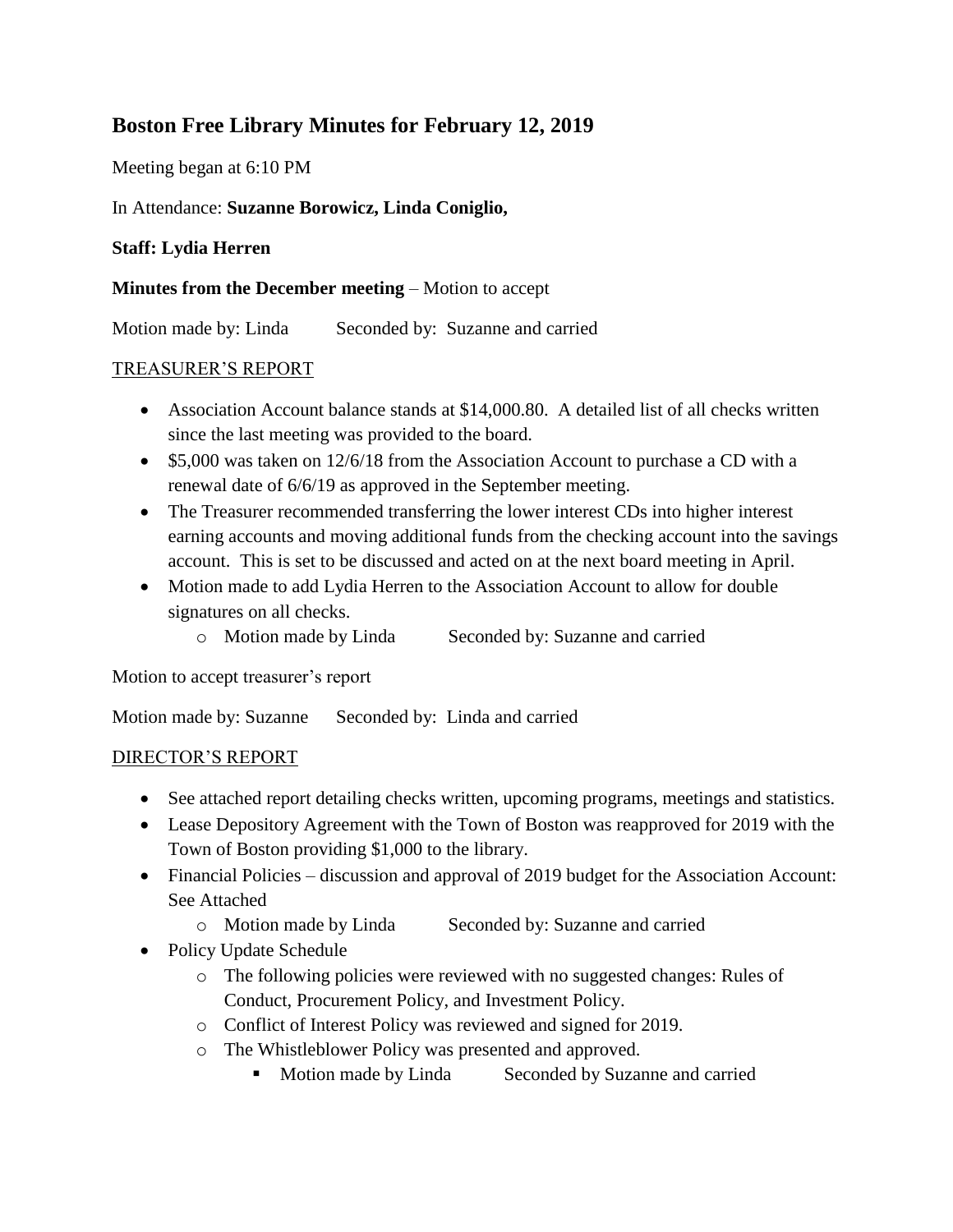- $\circ$  Claims Audit and Finances & Donated Funds Accountability Policies will be developed and presented at April's board meeting.
- Capital Assets Log although not required for Association Libraries it will be kept on file and items will be tagged. The value of the murals in the children's room were estimated at \$1,000 and the value of the watercolors of local churches hanging in the stairwell were estimated at \$1,000.
- Gallivan Grant
	- o Approximately \$660 will be spent to set up a digital conversion station for VHS, records, cassettes, film and more. Items will be ordered through the Central Business Office and the Association will reimburse the office from the funds provided by Senator Gallivan's office.
	- o Lydia presented information and prices for additional technology items that will be available for patrons to borrow under the same procedures used for our yard game collection.
		- $\blacksquare$  Items will be purchased through the Business Office after additional research on reviews and prices for a total of approximately \$1500.
		- **Motion made by Linda** Seconded by Suzanne and carried
	- o A fax machine will be connected for public use. We will use FaxScan24 for installation and funds from the Gallivan Grant will cover any cost associated with running a phone line to the appropriate area.
- Reimbursement Request for programming supplies to Lydia Herren Approved Motion made by: Linda Seconded by: Suzanne and carried

## OTHER BUSINESS:

Adult Programming options were discussed

- Retired and Senior Volunteer Programs (RSVP) for adults
- Quilting clubs
- Announcement at Seniors' meetings about the availability of our meeting room for clubs

Meals on Wheels homebound book delivery partnership plan is progressing with an anticipated start date of April/May 2019 for Boston, Colden and Holland residents.

Radon Mitigation was completed and paid for in January 2019.

The plumbing issue in the public restroom will be addressed, and the faucet and valves will be replaced. An estimate from McAllister Plumbing was received and an additional estimate will be obtained from Vacinek.

Motion to adjourn the meeting:

Motion made by: Linda Seconded by: Suzanne and carried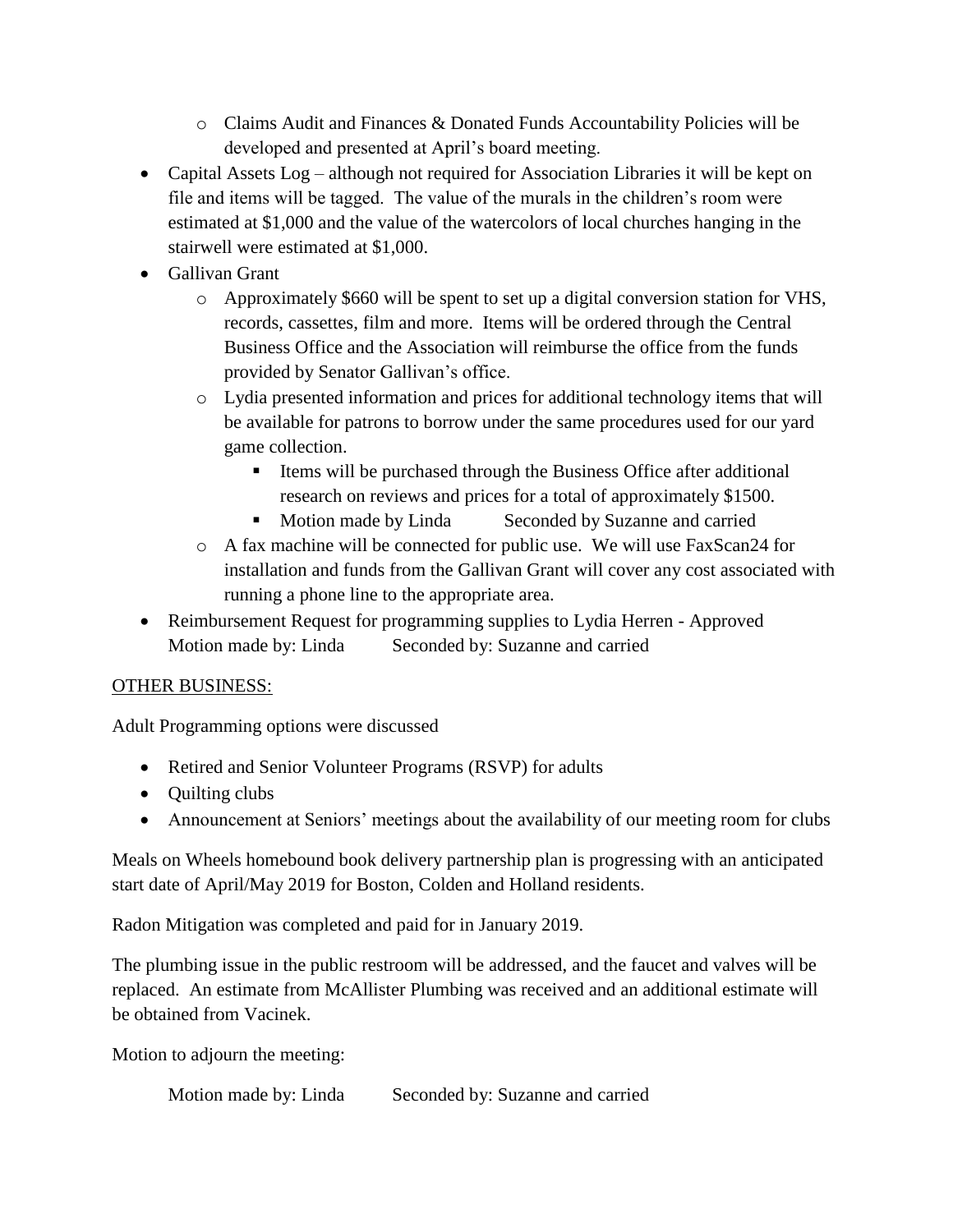7:10 - Meeting adjourned

#### **MEETINGS in 2019:**

April 9, 2019 June 11, 2019 September 10, 2019 December 10, 2019

#### **Librarian's Report**

February 12, 2019

1. Contract Account Balance: \$2,236.87

Checks written since the last board meeting:

| 2267 | Cheryl Dunmire – Vacuum Cleaner Repair      | \$54.07  |
|------|---------------------------------------------|----------|
| 2268 | Chevalier – Salting $11/29/19$              | \$110.00 |
| 2269 | Lydia Herren -Mileage Reimbursement 5/2018- | \$333.54 |
|      | 12/2018                                     |          |
| 2270 | Republic Services – Garbage                 | \$64.19  |
| 2271 | <b>Rucker Lumber – Winter Supplies</b>      | \$37.48  |
| 2272 | Fire Safety Systems - Monitoring            | \$240.00 |
| 2273 | Chevalier – Salting $12/8$ and $12/22$      | \$220.00 |
| 2274 | Erie County Water Authority                 | \$48.74  |
| 2275 | Republic Services – Garbage                 | \$64.32  |
| 2276 | Chevalier -Salting 1/7 and/1/23             | \$220.00 |

This year BECPL has provided the Boston Library with a system appropriation of \$1,394.00 to help cover our operating costs and offset the recent decrease in fine revenue across the smaller contracting libraries. Our estimated return to the system (which comes out of the Contract Account) is \$202.99

#### 2. Upcoming Programs:

#### **Monday, February 11th, 5:30 PM - 7:30 PM - Ancestry Library Edition**

Curious about your family history? Join us for this introduction to tracing your family's roots with Ancestry Library Edition (ALE), a database available at any Buffalo & Erie County Public Library location.

### **Saturday, March 9th, 11:00 AM - 12:00 PM - Pom Pom Pals**

For ages 6-10 years old. Do you want a fuzzy friend to call your own? Come learn how to make your own pompom creations with items you can find around your house!

#### **Thursday, March 14th, 5:00 PM - 6:00 PM - St. Patrick's Day Craft**

Its the luck of the Irish! Join us for an all ages St. Patrick's Day Craft.

#### **Saturday, March 23rd, 11:00 AM - 12:30 PM - Rock Painting 101**

Our resident rock painting expert will lead us in preparing our own painted rock creations. **Thursday,** 

#### **April 18th, 5:00 PM - 6:00 PM - Easter Egg Painting**

Paint your own easter egg! All supplies provided - great for all ages.

#### **Saturday, April 20th, 11:00 AM - 12:00 PM - Create Your Own Book**

For ages 8-12. Do you enjoy creative writing or illustrating? Would you love to write or illustrate you own book? Come learn how to create easy, origami folded books to fill with your own creations.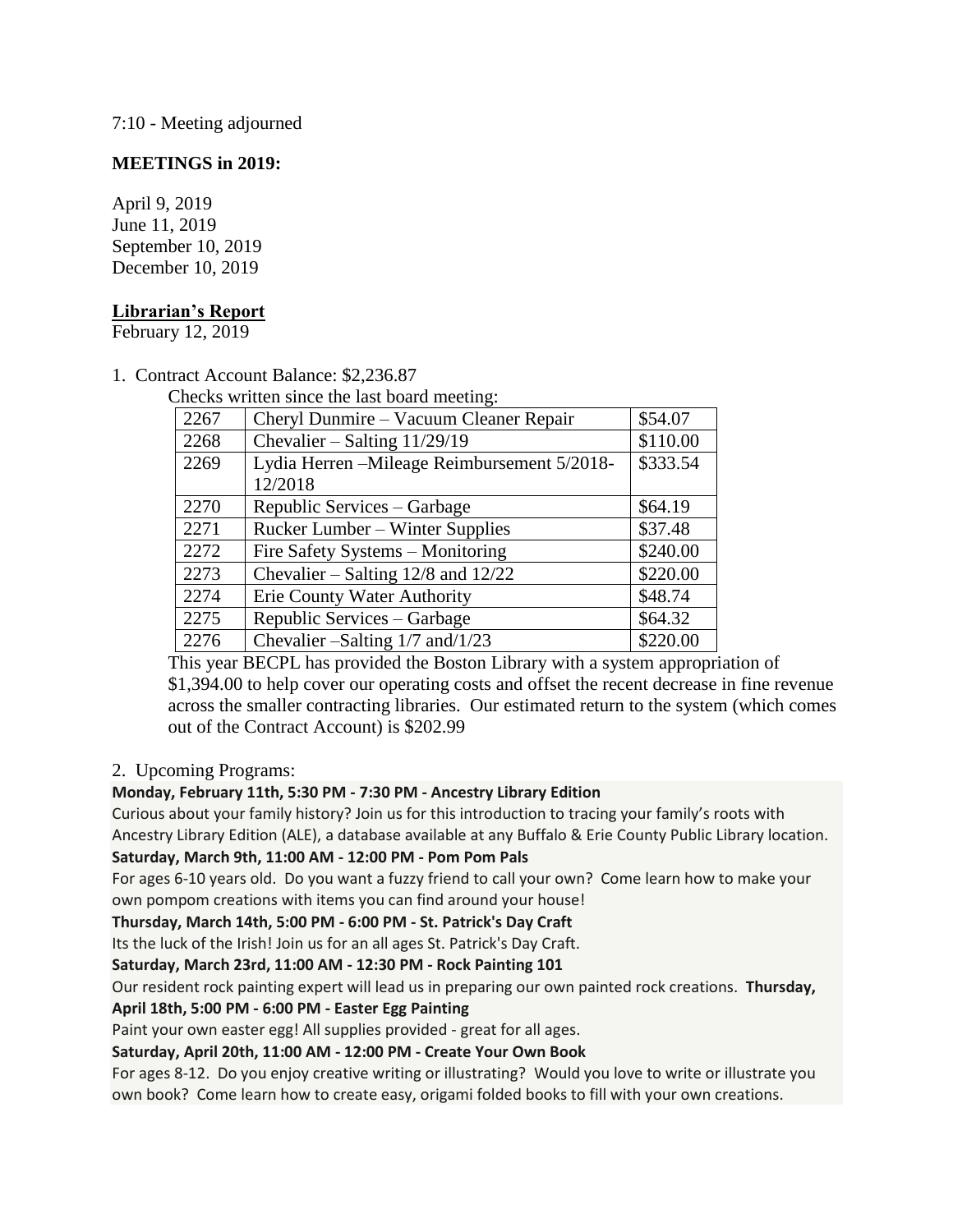Ongoing Programs: Preschool Story Time on Tuesdays at 6:00 PM, Baby Story Time (Lapsit) on Thursdays at 10:30 AM, Therapy Dog on Staff Saturdays from 10:00 AM – 2:00 PM.

3. Meetings with Legislators:

I attended a WNYLRC council meeting with Senator Patrick Gallivan and Assemblyman DiPietro on February 8<sup>th</sup> at the West Seneca Library to discuss the importance of libraries to our communities and restoring the cuts proposed by Governor Cuomo.

#### 4. State Report

The non-financial section of the State Report has been completed. Work will begin on the financial section as soon as I receive numbers from Central with the completed report due at the end of the month of March. Once finished, we will need to make a resolution to accept the State Report.

2018 Statistics include: Circulation: 42,183 items (down 8% from 2017) Patron Visits: 22,906 (up 2% from 2017) Computer Usage: 1,244 sessions (down 12% from 2017) WiFi Usage: 1,610 (unchanged from 2017) Sponsored Programs: 130 Program Attendance: 2,619 (approximately the same as 2017)

#### 5. Annual Report

As I finish the State Report, I am also beginning to work on our Annual Report. It is typically mailed out in May or very early June. Is there anything in particular that should be included on this year's report? There will be a section on the Gallivan Grant and what we are using the money for as well as an advertisement for the upcoming Hot Dog Fundraiser and summer events.

Once approved, the annual mailing can be printed and sent. In the past, we have sent it to everyone on the mailing list, approximately 450 recipients. Are there any other suggestions for distribution?

6. Lease and Depository Agreement with the Town of Boston

I have been in contact with Supervisor Jason Keding about our lease and depository agreement for 2019. It was presented at last Wednesday's Town Board meeting and approved for \$1,000. The check will be arriving shortly

#### 7. Financial Policies

According to the New York State Minimum Standards for Public, Association and Indian Territory Libraries, all libraries must "present annually to appropriate funding agencies a written board-approved budget which would enable the library to meet or exceed these standards and to carry out its long-range plan of service."

We have a written budget for the contract account that is developed with the guidance of the Central Library administration and business office. However, we also need a budget for our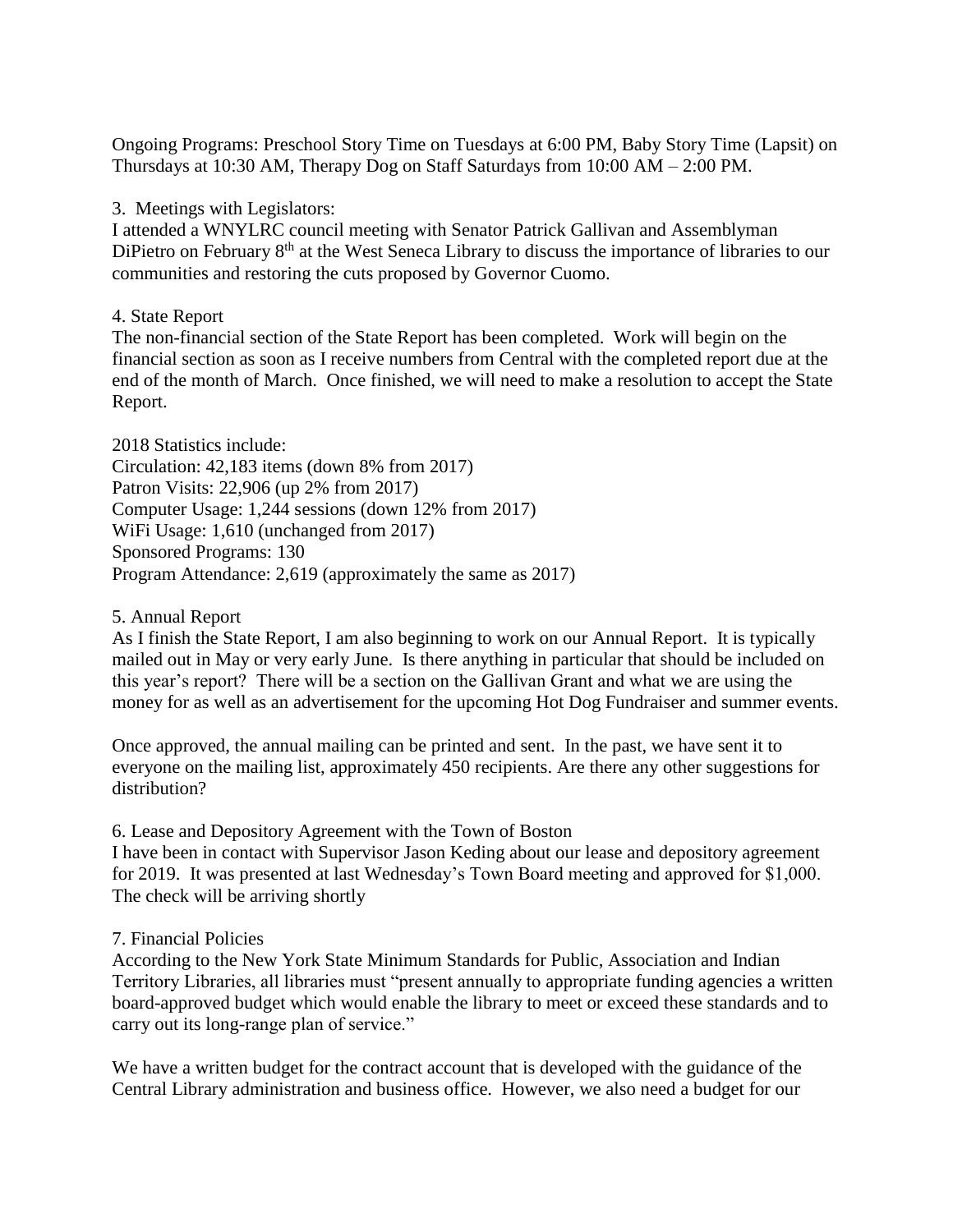private funds. I have outlined the following budget suggestions for the Association Account (See Attached).

Another part of the NYS Minimum standards involves reviewing and updating certain policies either annually or every five years depending on the policy.

The following schedule shows the policies that should be reviewed at each meeting throughout the year:

| <b>Policy</b>                           | <b>Date Approved/Last Review</b> | <b>Policy Target Review</b> |
|-----------------------------------------|----------------------------------|-----------------------------|
| Rules of Conduct (annual review)        | N/A                              | February 2019               |
| Procurement Policy                      | Approved February 2016           | February 2019               |
| Conflict of Interest – Signed Annually  | Approved September 2014          | February 2019               |
| <b>Investment Policy</b>                | Approved February 2016           | February 2019               |
|                                         |                                  |                             |
| <b>Whistleblower Policy</b>             | <b>New</b>                       | February 2019               |
|                                         |                                  |                             |
| <b>Ethics Policy</b>                    | Approved September 2017          | September 2022              |
| <b>FOIL</b>                             | Approved December 2016           | December 2021               |
| <b>Claims Audit</b>                     | <b>New</b>                       | April 2019                  |
| Finances & Donated Funds Accountability | <b>New</b>                       | April 2019                  |
|                                         |                                  |                             |
| Gift and Donor Recognition Policy       | Approved June 2017               | June 2022                   |
| <b>Exhibits and Displays</b>            | Approved September 2017          | September 2022              |
| Facility Use Policy/Meeting Space       | Updated June 2017                | June 2022                   |
| <b>Bulletin Board Policy</b>            | Approved June 2006               | June 2019                   |
|                                         |                                  |                             |
| Long Range Plan of Service              | June 2017                        | June 2021                   |

#### 8. Conflict of Interest

According to this schedule, each trustee must read and sign the Conflict of Interest Policy on an annual basis (to be kept on file at the library).

#### 9. Other Policies

Please review the Rules of Conduct, Procurement Policy, and Investment Policy. Are there any suggested updates?

The Whistleblower Policy is a new recommended policy taken from the Orchard Park Library's template. Please review and vote on whether to accept the policy.

We will look at Claims Audit Policy and Finances and Donated Funds Accountability at the next board meeting in April.

#### 10. Capital Assets Log

A Capital Assets Log is not required for Association libraries, but it is recommended for insurance purposes. It will include any items purchased with private funds over \$1,000. I have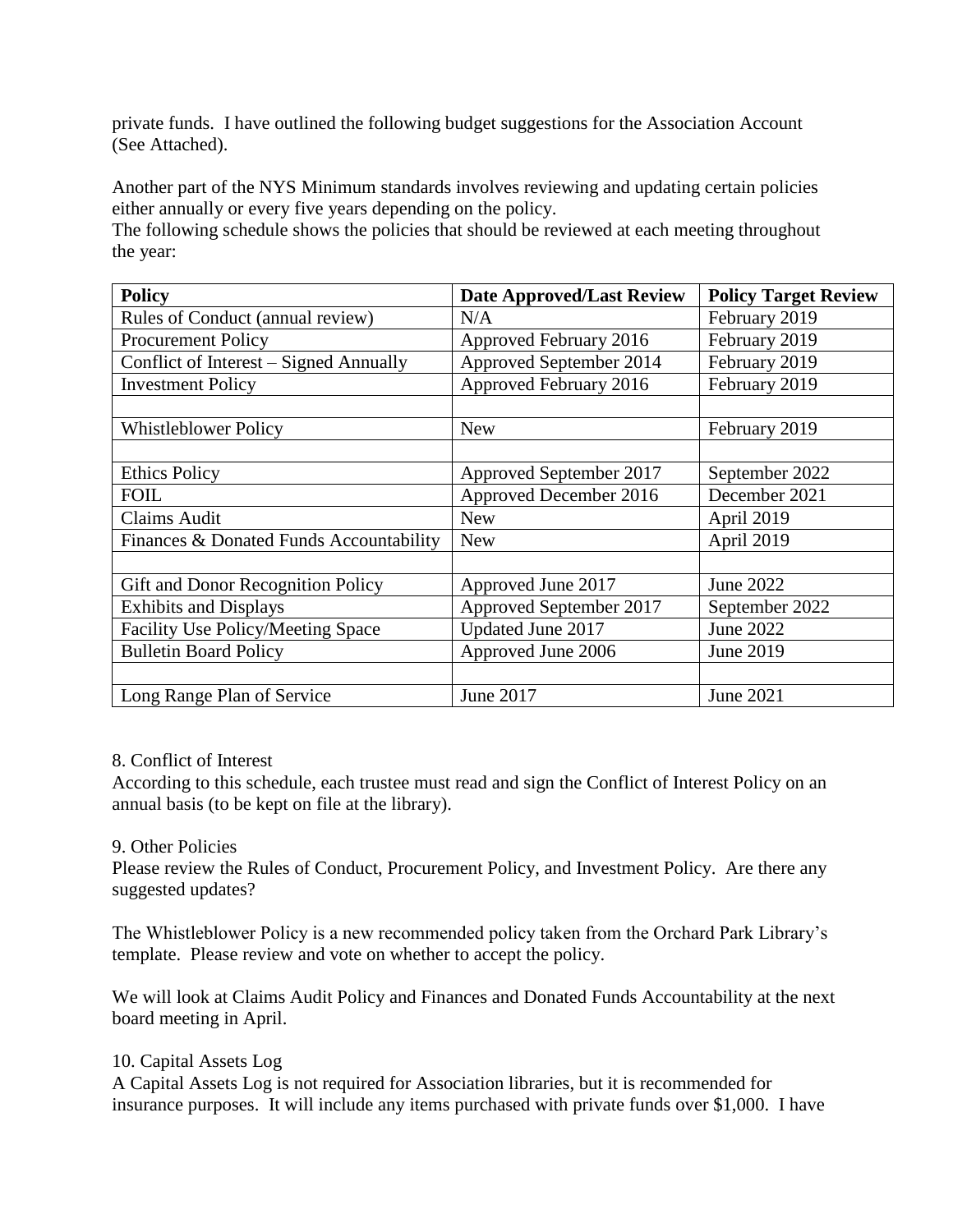listed the 3D printer, Security System, Lawn Mower, Shed, Laptops, Desks and Chairs, Murals, Artwork. Are there any other items that should be included?

11. Gallivan Grant – Library of Things

We currently have a balance of \$5,500 in the grant fund for technology and security provided by Senator Gallivan.

An order is ready to be placed for the following digital conversion devices totaling \$660.00 with the potential addition of a few cords and SD cards. This would include VHS to digital, Vinyl, CD and Cassette to MP3, Photo, Slide and Negative Scanner for 33mm, 110, 126 Film, and 8mm and Super 8 to digital conversion devices. The extra laptop we currently own would be used to connect these devices although most will operate without a PC.

While researching for the Library of Thing presentation I will be giving at the March ACT meeting, I found a number of libraries that lend out technology devices. I priced out the following items:

Metal Detector Kit \$190 GoPro Camera \$100-300 Green Screen \$50-90 Projector \$80 Outdoor Screen \$160 Bubble Machine \$40 Karaoke Machine \$200 Digital Microscope \$100 Telescope \$80-300 Digital Radon Detector \$180 Therapy Lamp \$80 Trail Camera \$60-80 Total for all these items would be approximately \$1200 - \$1800.

We could use the model for the Yard Games to catalog and lend out these additional items.

We can also add a fax machine for public use. Using a company called FaxScan24, there is no cost to the library beyond running the fax line to the machine, which depending on size, could be located near the copy machine. The cost of the phone line work could be covered by the Gallivan Grant as well.

#### 12. Educational Native Plant Garden

I am currently working to coordinate with the Master Gardeners' Society to start a native plant garden in the back yard as well as an eventual seed library. Our Master Gardener, Marcia Herren will be contacting Windy Acres, Turnbulls, and Lockwoods to see about discounts or donations of native plants. The aim of the native plant garden is to educate the community on the importance of native plants to butterflies and beneficial native bees. The plan itself will be designed and presented at the next board meeting in April.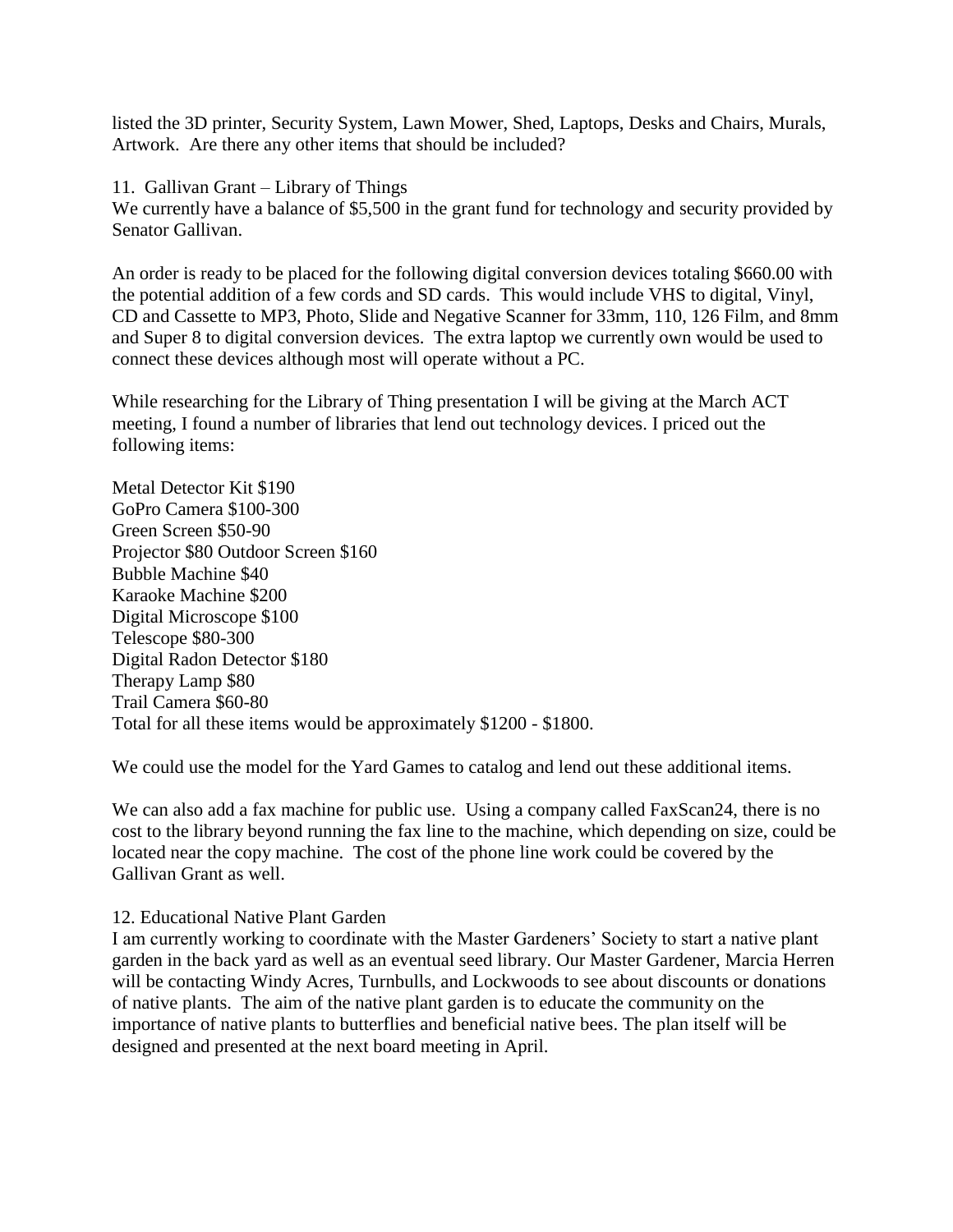#### 13. Meals on Wheels

I have been discussing the partnership between Meals on Wheels and the Boston Free Library with our administrative team. Meals on Wheels is happy to participate. We will be drafting an agreement between the Library and Meals on Wheels covering the confidentiality of library records and indemnifying the Boston Library and B&ECPL. Once this is completed and reviewed by a lawyer, we will begin sending information to Meals on Wheels recipients about the program. I hope to send out information by the end of March with the hopes of delivering items by April.

#### 14. Reimbursement for Supplies

I am requesting reimbursement for \$229.00 for supplies for three in-house programs and 5 outreach programs (4 at Churchill Preschool and 1 at Colden Elementary).

#### 15. Building Maintenance

Since Mike has been out after having surgery we have been doing all of the shoveling. It was requested that we purchase an electric Snow Thrower and the Friends agreed to pay for one. The total cost was \$174.78.

Radon Mitigation was completed between January  $16<sup>th</sup>$  and  $18<sup>th</sup>$  at a total cost of \$1430.00. The follow up radon test showed a level of 2.8 pCi/I, well within the safe range. This is compared to the 6.5 pCi/I we received from the professional test and the 4.3 pCi/I we received from the storebought test.

We need to address the leaking sink in the public restroom. I did have McAllister Plumbing give me an estimate. They listed the ADA compliant faucet replacement with labor at \$500.00 and the utility sink faucet at \$380.00. The utility sink can be replaced by our caretaker or a volunteer. The faucet replacement for the public restroom does run at \$230.00 online. We could try replacing it with a cheaper version in house.

#### 16. Trustee Terms and Re-election

The following Trustees have terms ending in June of 2019: Suzanne Borowicz, Matthew Boyle, and Lisa Witmer.

Respectfully submitted,

Lydia Herren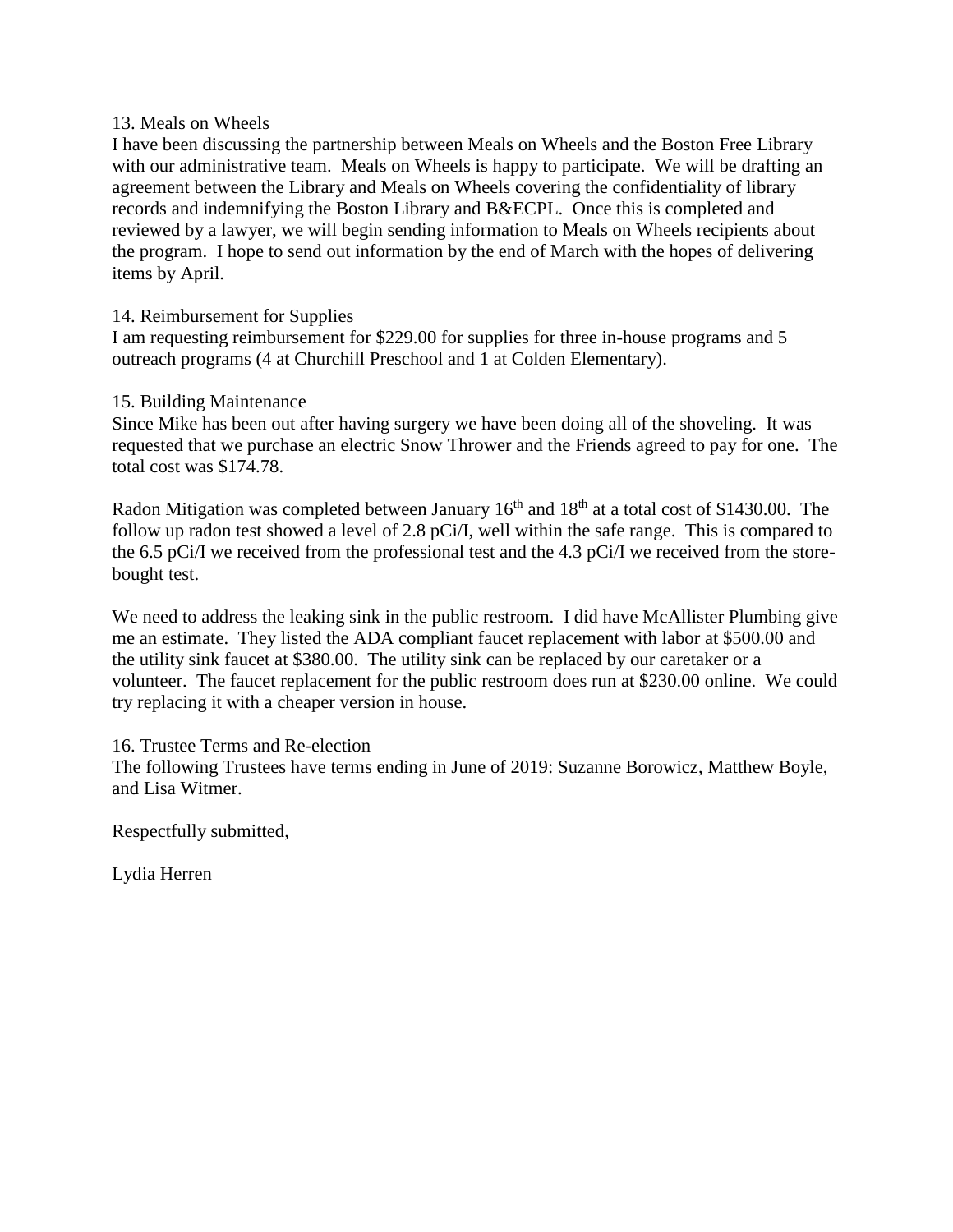# **Association Budget 2019**

# **2018:**

| Income:                                     |                       |
|---------------------------------------------|-----------------------|
| Donations/Memorials                         | \$2075                |
| <b>Association Memberships</b>              | \$945                 |
| <b>Local Government</b>                     |                       |
| <b>Town of Boston</b>                       | \$1,000               |
| Town of Colden                              | \$1,000               |
| <b>Legislator Mills</b>                     | \$500                 |
| <b>Grants</b>                               |                       |
| <b>Senator Gallivan Technology Grant</b>    | \$2,500               |
| <b>NYS Construction Grant Final Payment</b> | \$311                 |
| <b>Programming Reimbursements</b>           | \$1263                |
| <b>Summer Fundraiser</b>                    |                       |
| <b>Craft Booths</b>                         | \$30 (prior to event) |
| Total:                                      | \$1912                |
| <b>Friends Donation from the Book Sale</b>  | $$301 + 1655$         |
| <b>Total:</b>                               | \$13,492              |
| <b>Expenses:</b>                            |                       |
| Programming –                               |                       |
| Performers, Presenters and Supplies         | \$2,184               |
| Dues-ACT                                    | \$20                  |
| Equipment/Furniture                         | \$469                 |
| <b>Building Maintenance and Repair</b>      | \$800                 |
| Postage                                     | \$220                 |
| <b>Miscellaneous Supplies</b>               | \$54                  |
| <b>Additions to Savings Account</b>         | \$5,000               |
| <b>Technology Grant Expenditures</b>        | \$2,979               |
| Library of Things/Yard Games                | \$714                 |
|                                             |                       |

**Total:** \$12,440